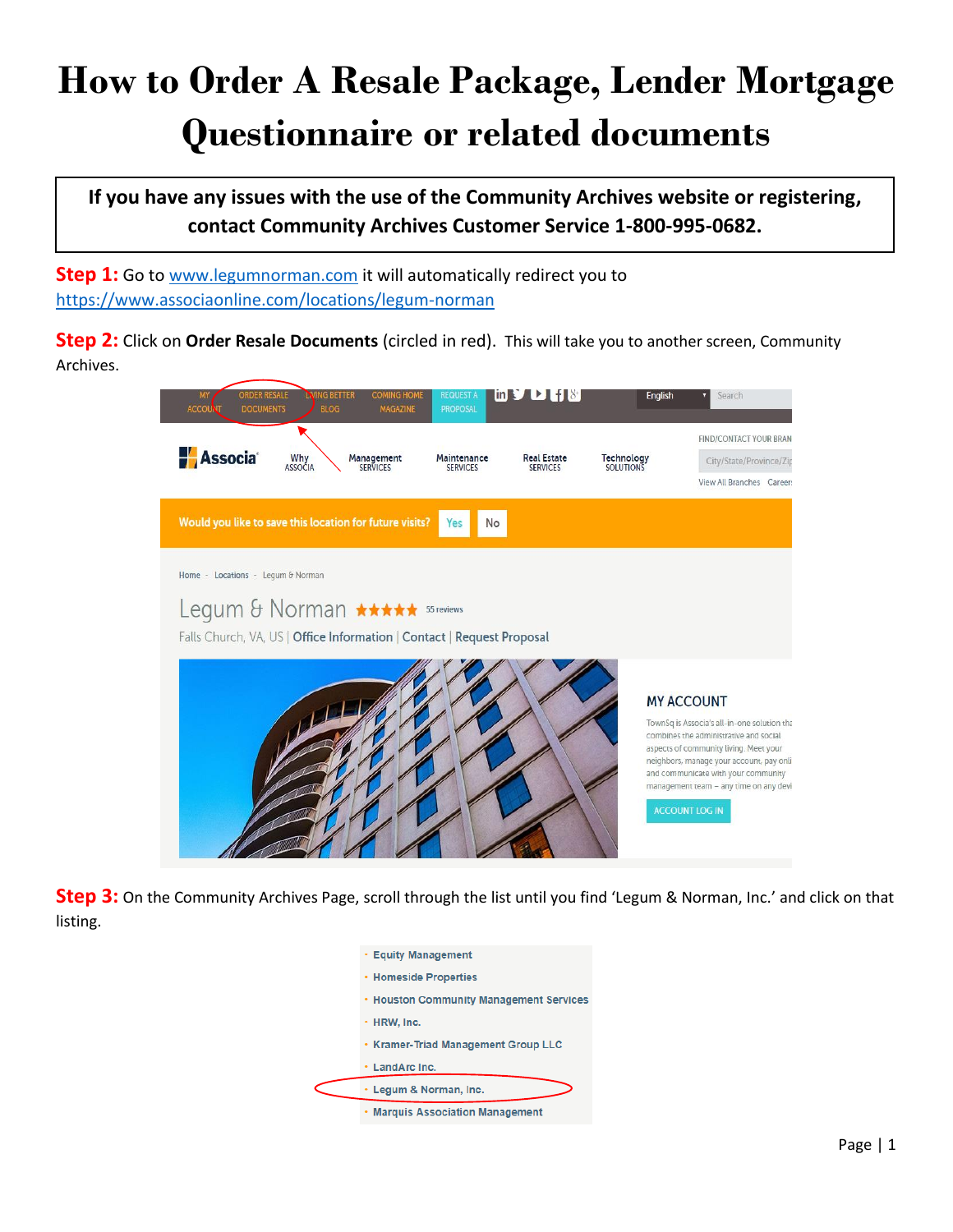**Step 4:** You are now on the login page for Community Archives.

**If you already have a User name and password**, please utilize the green box to input that information and proceed to login. **Skip to step 7**.

**If you have never placed an order before**, you will need to register as a **First Time User** on the left side of the screen. It is free to register. **Go to step 5.**

| <b>Community</b><br>ARCHIVES                                                                                                                                                                                                                                                                                                                                                                                                                                                                                                                                                                                                                                                                                                                                                                                                                                                                                                                 |                                                                                        |            |                   |
|----------------------------------------------------------------------------------------------------------------------------------------------------------------------------------------------------------------------------------------------------------------------------------------------------------------------------------------------------------------------------------------------------------------------------------------------------------------------------------------------------------------------------------------------------------------------------------------------------------------------------------------------------------------------------------------------------------------------------------------------------------------------------------------------------------------------------------------------------------------------------------------------------------------------------------------------|----------------------------------------------------------------------------------------|------------|-------------------|
| Legum & Norman, Inc.                                                                                                                                                                                                                                                                                                                                                                                                                                                                                                                                                                                                                                                                                                                                                                                                                                                                                                                         | <b>Products</b>                                                                        | <b>FAQ</b> | <b>Contact Us</b> |
| Legum & Norman, Inc. is proud to announce the launch of our new automated information processing service. This service will include resale<br>transaction processing, completion of lender/mortgage questionnaires, property inspection requests, realtor fact sheets, appraiser information and<br>more. This new service significantly reduces response time and increases accuracy, while allowing the user to have complete and easily retrievable<br>transaction histories. This service was created as an alternative to acquiring information at the Association office. The only tool needed to use this<br>new service is access to the Internet. After registering as a user, orders can be requested and completed without the need for numerous faxes, phone<br>calls, and/or follow up. If you need assistance registering or navigating through the website, please call our customer service department at<br>(800) 995-0682. |                                                                                        |            |                   |
| Registration<br>New User? Select a type below.                                                                                                                                                                                                                                                                                                                                                                                                                                                                                                                                                                                                                                                                                                                                                                                                                                                                                               | Sign-In<br>If you are a current user login below.                                      |            |                   |
| First time user?<br>Company already registered?<br>Click here to login with a<br>Please click here to register.<br>Company Code and Password<br>(No Registration Fee Reguired)                                                                                                                                                                                                                                                                                                                                                                                                                                                                                                                                                                                                                                                                                                                                                               | Email / Usemame:<br>Password:<br>Remember Me<br>Log In<br><b>Forgot Your Password?</b> |            |                   |
| If you work for a company that allows different users to place orders (e.g. Title Company, Lending Institution, Real Estate Agency, Law Firm), we recommend following the<br>instructions for registering all users under a single company. This will give your company administrator and other authorized users access to all orders placed by anyone at your<br>company. Please refer to the Registration Instructions for additional details about Company Registration.                                                                                                                                                                                                                                                                                                                                                                                                                                                                  |                                                                                        |            |                   |

**Step 5:** First-time users will need to select a Requestor Type. The Requestor Type determines what products are available to you. Please scroll through the list and select the one that you need.

- If you are with a company that may need to order both Resale Disclosure Packages and Lender Questionnaires over time for different clients, please choose the requestor type **Real Estate Professional.** This gives the broadest range of products to choose from.
- If you need a Resale Disclosure Package you should register as an **Owner/Seller** or **Real Estate Professional** to see the full list of available products.
- If you need a Lender Questionnaire you should register as a **Mortgage Company/Bank**, **Title Company/Settlement Agent**, **Buyer/ Buyer's Rep** or **Real Estate Professional**
- The only time you will need to select **Developer/Builder** is if you are doing a first closing sale.

See image below of what requester types are available.

| <b>Customer Registration</b><br>Please select what type of person or company you are below.                                                        |                             |  |  |  |  |  |
|----------------------------------------------------------------------------------------------------------------------------------------------------|-----------------------------|--|--|--|--|--|
| * Required Field<br>* Requestor Type:                                                                                                              |                             |  |  |  |  |  |
| --Select--<br>$-S$ elect $-$<br>Developer / Builder<br>Mortgage Company / Bank<br>©2<br><b>Seller Attorney</b><br>Title Company / Settlement Agent | Contact Us   FAQ   Site Map |  |  |  |  |  |
| Appraiser<br>Buyer/Buyer's Rep<br>Owner/Seller<br>Tenant<br><b>Real Estate Professional</b>                                                        |                             |  |  |  |  |  |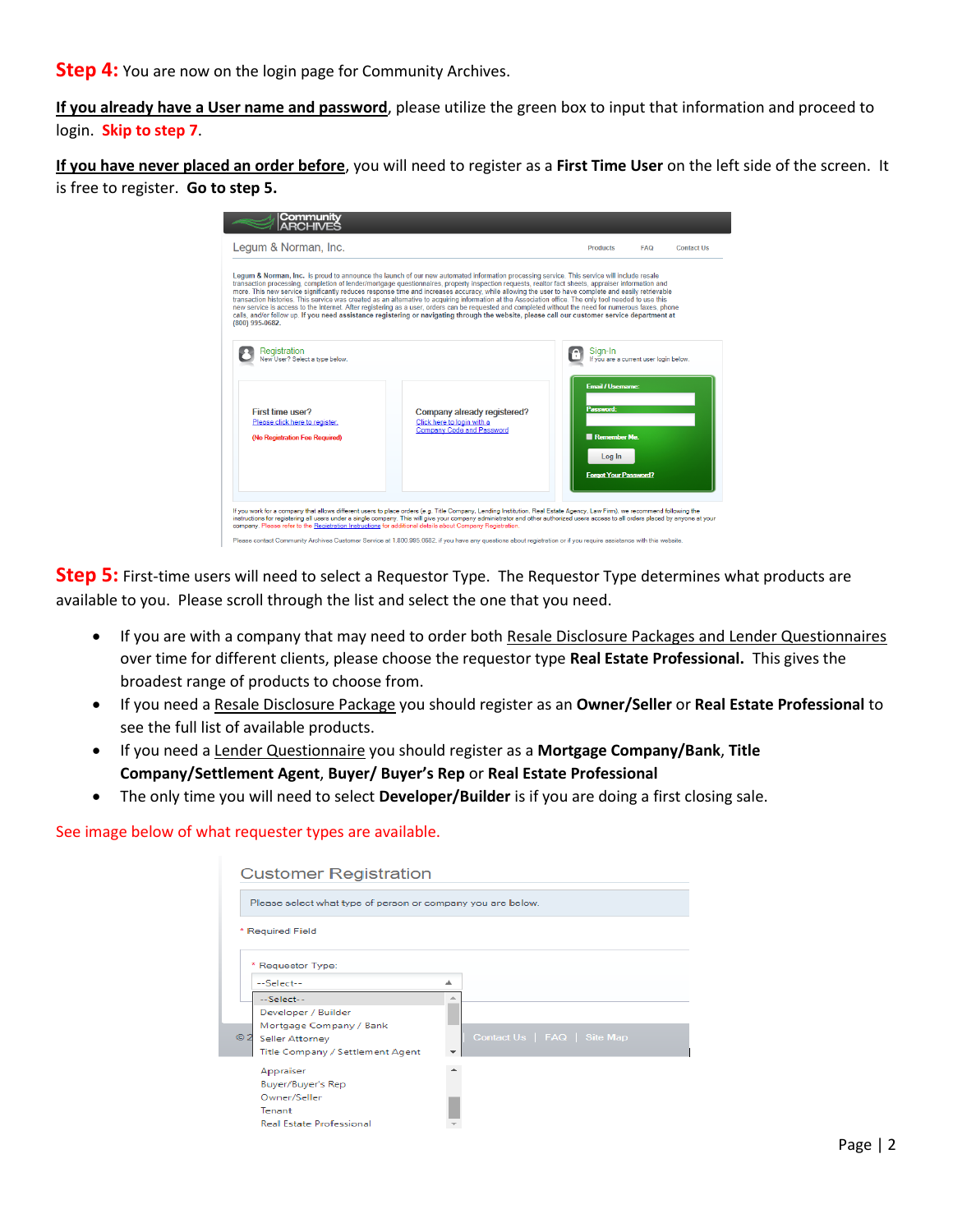**Step 6:** Once you select your requestor type you will be brought to the next screen to register, fill out all fields to complete registration.

| Please enter the following information about yourself. |                                                                                                                                                                         |                          |
|--------------------------------------------------------|-------------------------------------------------------------------------------------------------------------------------------------------------------------------------|--------------------------|
| * Required Field                                       |                                                                                                                                                                         |                          |
| * Requestor Type:                                      |                                                                                                                                                                         |                          |
|                                                        |                                                                                                                                                                         |                          |
| Owner/Seller                                           | ▼<br>Enter Your Name, Email Address, and Contact Information                                                                                                            |                          |
|                                                        | This email address will be your username to log in to Community Archives. You will always receive a copy of your order at the registered email address.<br>* Last Name: | * Phone Number:          |
| * First Name:<br>* Email Address:                      | * Confirm Email Address:                                                                                                                                                | $ \times$<br>Fax Number: |
|                                                        |                                                                                                                                                                         |                          |

**Step 7:** Once your registration is complete or if you have logged in with an existing account, you will be asked to enter at least three valid characters contained in the community's name.

- Make sure you select the community that is in the state that you are ordering for (there are several communities with the name "Bayside" in both DE & MD, "Colonial Village" in MD & VA, etc…).
- If you are unsure of the Community name, please reach out the management office.

| Community<br>ARCHIVES                                                                                                                                                               | <b>Shopping</b> | <b>Orders</b> | <b>Account</b> | <b>Help</b> | Logout               |
|-------------------------------------------------------------------------------------------------------------------------------------------------------------------------------------|-----------------|---------------|----------------|-------------|----------------------|
| <b>Products</b>                                                                                                                                                                     |                 |               |                |             | Legum & Norman, Inc. |
| To order a product, enter at least three valid characters contained in the community's name and wait for the list to display.<br>Select the desired community to continue shopping. |                 |               |                |             |                      |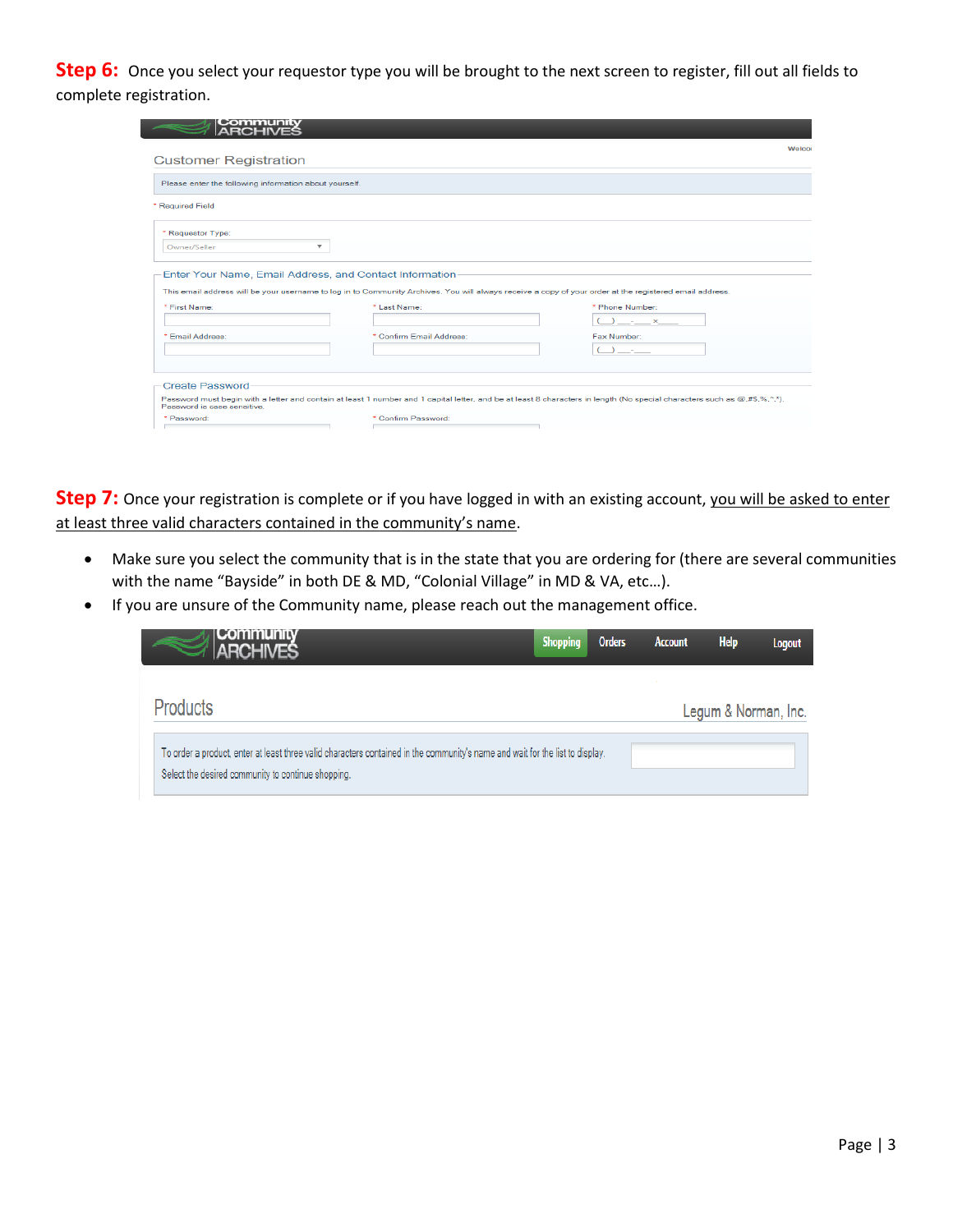**Step 8:** After selecting your community name, a list of products will show up on the screen.

- Review each product and the list of what each product contains to ensure you are getting everything you need.
- You can view a product sample by clicking the green 'Product Sample' under the order button.
- Lender Mortgage Questionnaire our standard form with the most common questions answered
	- o If you have a specific **(custom)** form from the lender to complete, you will need to add on the custom form option (see below instructions). Custom forms require an additional fee.
- Click **Order Now** to the right of the product you would like to order.
- Once you have clicked the Order Now button, confirm your order and click continue shopping.

|                                                                                                                                                         |                                                                                 | Sample DE Community                                                                                                                                                                                                                                     |                       |
|---------------------------------------------------------------------------------------------------------------------------------------------------------|---------------------------------------------------------------------------------|---------------------------------------------------------------------------------------------------------------------------------------------------------------------------------------------------------------------------------------------------------|-----------------------|
|                                                                                                                                                         |                                                                                 |                                                                                                                                                                                                                                                         |                       |
| forms that are applicable to communities located in Delaware only.                                                                                      |                                                                                 | This is not a real community. All orders will be treated like test orders that will be cancelled eventually. This community is only used for validating product setups and                                                                              |                       |
| Select a product to order                                                                                                                               |                                                                                 |                                                                                                                                                                                                                                                         |                       |
| Resale Disclosure Package WITH CCI                                                                                                                      |                                                                                 |                                                                                                                                                                                                                                                         | Order Now >           |
| Insurance Certificate.                                                                                                                                  |                                                                                 | To be ordered at resale by Owner/Seller or their agent. Package includes Resale Disclosure Certificate, Statement of Account,<br>Covenants Compliance Inspection, Escrow Instructions, Governing Documents, Budget, Financials/Audit, Reserve Study and | <b>Preview Sample</b> |
| Resale Disclosure Package WITHOUT CCI                                                                                                                   |                                                                                 |                                                                                                                                                                                                                                                         | Order Now >           |
| Instructions, Governing Documents, Budget, Financials/Audit, Reserve Study and Insurance Certificate.                                                   |                                                                                 | To be ordered at resale by Owner/Seller or their agent. Package includes Resale Disclosure Certificate, Statement of Account, Escrow                                                                                                                    | <b>Preview Sample</b> |
| <b>Statement of Account</b>                                                                                                                             |                                                                                 |                                                                                                                                                                                                                                                         | Order Now >           |
| Statement of Account includes a detailed description of all current assessment balances and Escrow Instructions.                                        |                                                                                 |                                                                                                                                                                                                                                                         | <b>Preview Sample</b> |
|                                                                                                                                                         |                                                                                 |                                                                                                                                                                                                                                                         |                       |
| Refi Only / Statement of Account                                                                                                                        |                                                                                 |                                                                                                                                                                                                                                                         | Order Now >           |
| <b>Order Information</b>                                                                                                                                |                                                                                 | To be ordered during a refinance only. Not for use during resale or first time closing. Includes special (limited) Escrow Instructions.<br>Legum & Norman, Inc. - Sample DE Commu                                                                       | <b>Preview Sample</b> |
| Resale Disclosure Package WITHOUT CCI - \$150.00<br>* Required Field<br><b>Property Information</b><br>Property Address (include unit # as applicable)* | <b>Closing Date</b>                                                             | 画                                                                                                                                                                                                                                                       |                       |
| <b>Seller Information</b><br>Seller's Name*                                                                                                             | <b>Selling Price</b>                                                            | <b>Forwarding Mailing Address</b>                                                                                                                                                                                                                       |                       |
| City                                                                                                                                                    | State/Province                                                                  | Zip                                                                                                                                                                                                                                                     |                       |
| <b>New Buyer Information</b><br>Buyer's Name (if unknown, enter "Unknown")                                                                              |                                                                                 |                                                                                                                                                                                                                                                         |                       |
| Buyer's Mailing Address*                                                                                                                                | Will the Buyer occupy the property?"<br>$\bullet$ Yes<br>$\bigcirc$ No<br>City* | If no, please provide an alternate address<br>State/Province'                                                                                                                                                                                           |                       |
| Zip Code*                                                                                                                                               | Telephone                                                                       | Email Address                                                                                                                                                                                                                                           |                       |
| <b>Title Company Information</b><br><b>Contact Name</b>                                                                                                 | Contact Telephone'                                                              | Escrow Number*                                                                                                                                                                                                                                          |                       |
| Contact Email Address                                                                                                                                   | Comments                                                                        |                                                                                                                                                                                                                                                         |                       |
| Delivery                                                                                                                                                |                                                                                 |                                                                                                                                                                                                                                                         |                       |
| <b>Select Format:</b>                                                                                                                                   | <b>Delivery Addresses</b>                                                       |                                                                                                                                                                                                                                                         |                       |
| --Select--<br>Delivery Cost: \$0.00                                                                                                                     | $\overline{\mathbf{v}}$<br><b>Default Email</b>                                 |                                                                                                                                                                                                                                                         |                       |

*\*\*\*Screenshots for demonstration purposes only, some options and pricing vary by state and product\*\*\**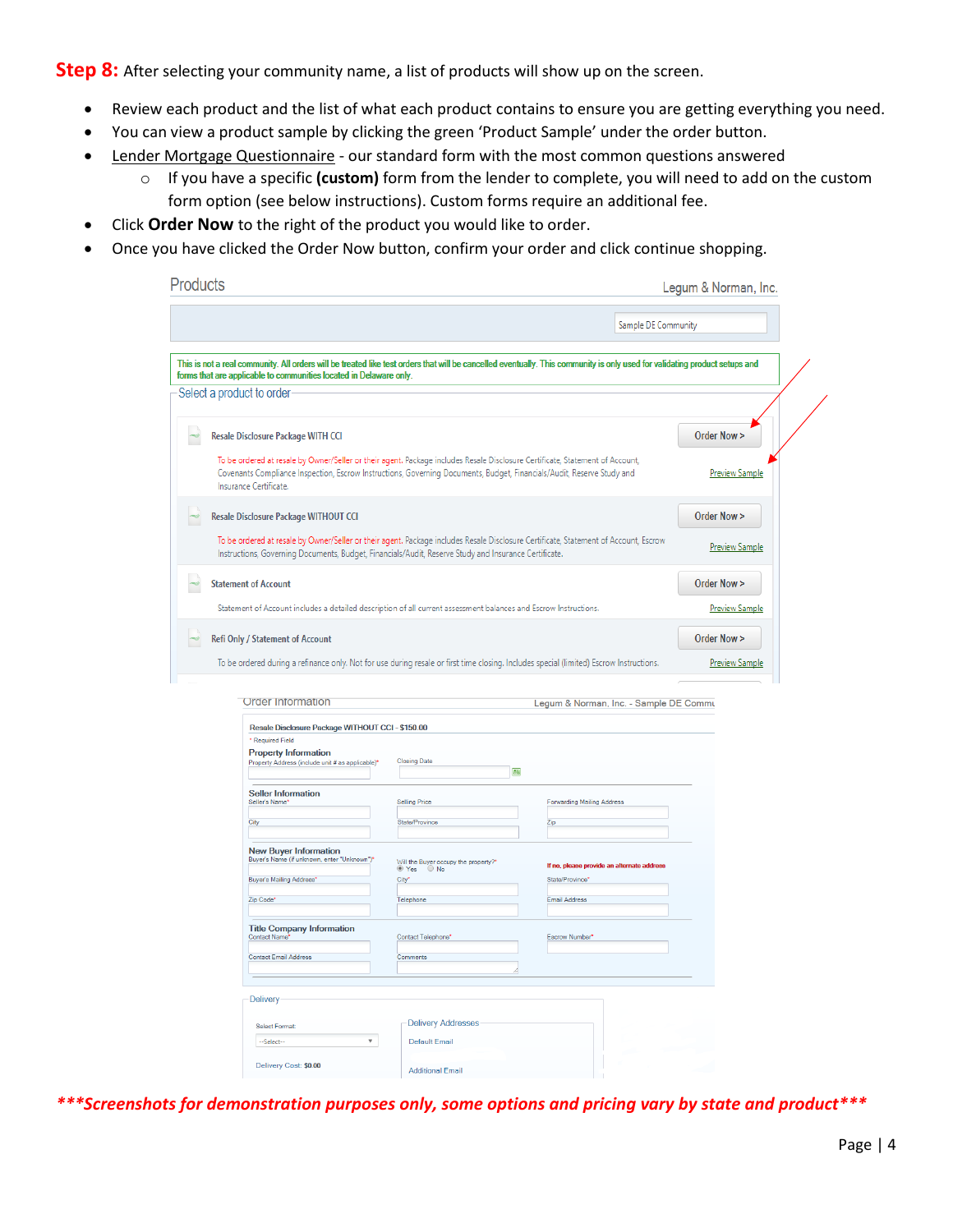## **Custom Form - Lender Mortgage Questionnaire**

• Select Lender Mortgage Questionnaire

| Lender Mortgage Questionnaire WITH CCI                                                                                                                                                                                                         | Order Now >           |
|------------------------------------------------------------------------------------------------------------------------------------------------------------------------------------------------------------------------------------------------|-----------------------|
| Includes Lender Questionnaire, Covenants Compliance Inspection, Insurance certification information and Budget, Custom lender<br>form processing available as option when ordering a lender questionnaire. View a sample Lender Questionnaire. | <b>Preview Sample</b> |
| Lender Mortgage Questionnaire WITHOUT CCI                                                                                                                                                                                                      | Order Now >           |
| Includes Lender Questionnaire, Insurance certification information and Budget. Custom lender form processing available as option<br>when ordering a lender questionnaire. View a sample Lender Questionnaire.                                  | Preview Sample        |

- Fill in Order Information
- Once you hit **Order Now** next to the Lender Questionnaire you will be taken to the order screen.
- Under 'Product Add-ons' (circled in red) check the box for 'Custom Lender Questionnaire'. There will be an additional fee **(the amount varies by state).**

| Lender Mortgage Questionnaire WITHOUT CCI - \$125.00<br>* Required Field        |                           |  |
|---------------------------------------------------------------------------------|---------------------------|--|
| <b>Property Information</b><br>Property Address (include unit # as applicable)* | Owner's Name*             |  |
| <b>Product Add-ons</b>                                                          |                           |  |
| Please select any additional items for the order:                               |                           |  |
| Item                                                                            | Price                     |  |
| $\Box$<br>Custom Lender Questionnaire                                           | \$125.00                  |  |
| <b>Delivery</b>                                                                 |                           |  |
|                                                                                 |                           |  |
| Select Format:                                                                  | <b>Delivery Addresses</b> |  |
| $\overline{\mathbf{v}}$<br>--Select--                                           | <b>Default Email</b>      |  |
| Delivery Cost: \$0.00                                                           |                           |  |
|                                                                                 | <b>Additional Email</b>   |  |
|                                                                                 |                           |  |
|                                                                                 | Add                       |  |
|                                                                                 | <b>Selected Delivery</b>  |  |
|                                                                                 |                           |  |
|                                                                                 |                           |  |
| <b>Select Delivery Turn Around Time:</b>                                        |                           |  |
|                                                                                 |                           |  |
| ◯ 5 - 10 Business Days ◯ 9 - 32 Business Hours, +\$75.00                        |                           |  |

## **Step 9:** On the Order Information Screen

- Fill in all the requested fields. Those marked with a red\* (asterisk) are required fields.
- Choose a Delivery Format
	- $\circ$  Email is the most common. Two email addresses can be entered to receive the order documents. Once you receive the email, it can be forwarded to any other party that needs the information.
- Choose a Delivery Turn Around Time
	- o When selecting your delivery turn around time, please note if the times listed are Business days or Calendar days (varies by product and state).
	- $\circ$  Please note that Saturdays, Sundays and holidays are not included, and non-office hours are not included in the calculation. Normal Office hours are Monday – Thursday 8:30 A.M. – 5:00 P.M. and Friday 8:30 A.M. – 4:00 P.M.

## *\*\*\*Screenshots for demonstration purposes only, some options and pricing vary by state and product\*\*\**